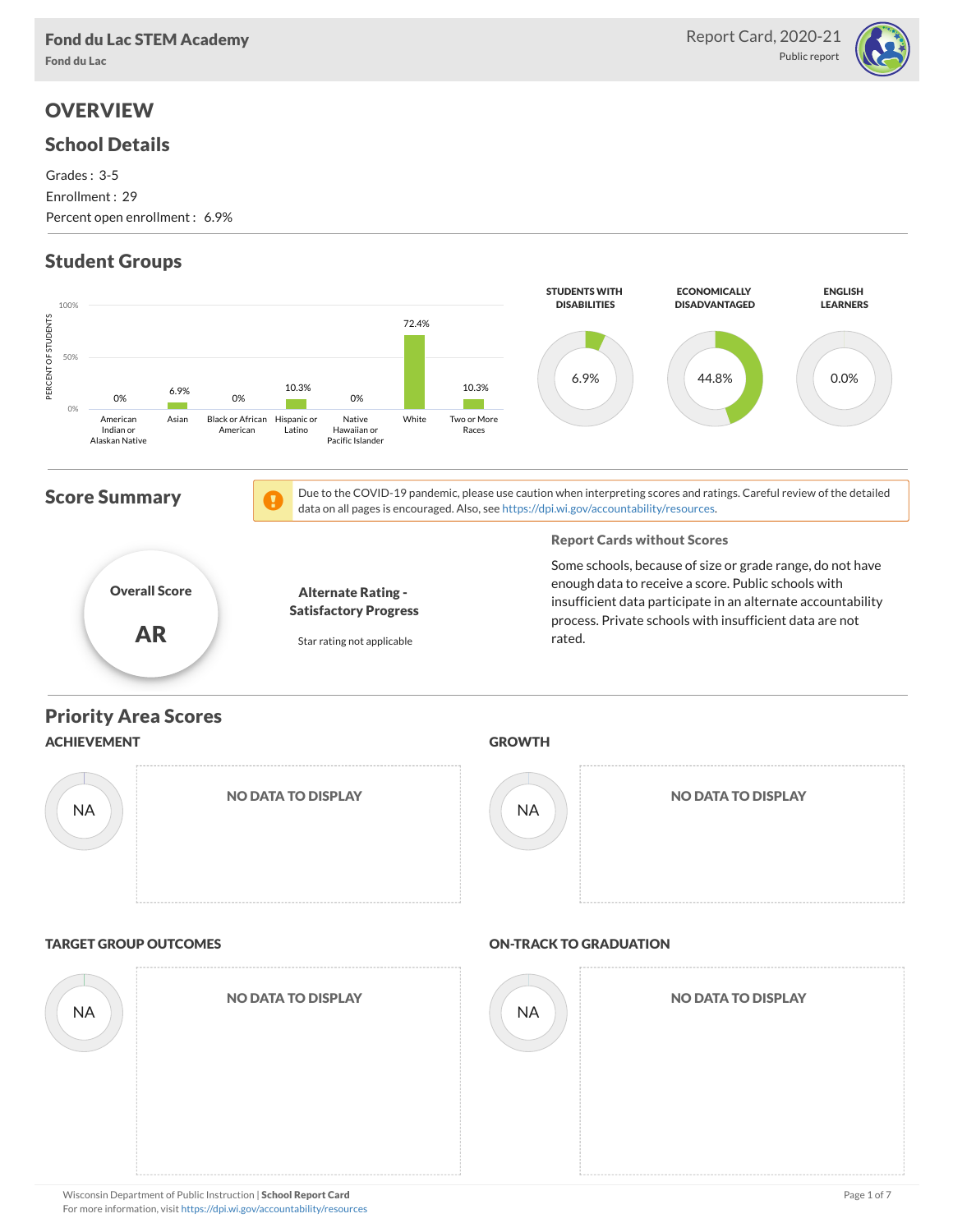

### ACHIEVEMENT

This priority area summarizes how this school's students performed on state assessments using a points-based proficiency system that gives partial credit for Basic test performance and extra credit for Advanced performance. The score is a multi-year average of English language arts and mathematics subscores.

### Priority Area Score



### Student Group Achievement, 2020-21 (for information only)

Group size is given in parentheses. Groups with fewer than 20 students are not displayed.

#### ENGLISH LANGUAGE ARTS

NO DATA TO DISPLAY

#### **MATHEMATICS**

| <b>NO DATA TO DISPLAY</b> |  |
|---------------------------|--|
|                           |  |
|                           |  |
|                           |  |
|                           |  |
|                           |  |

### Performance Levels by Year

These graphs show school-wide percentages and group sizes of students performing at each level.

#### ENGLISH LANGUAGE ARTS



### **MATHEMATICS**



Wisconsin Department of Public Instruction | School Report Card Page 2 of 7 and 2008 and 2009 and 2 of 7 and 2 of 7 For more information, visit <https://dpi.wi.gov/accountability/resources>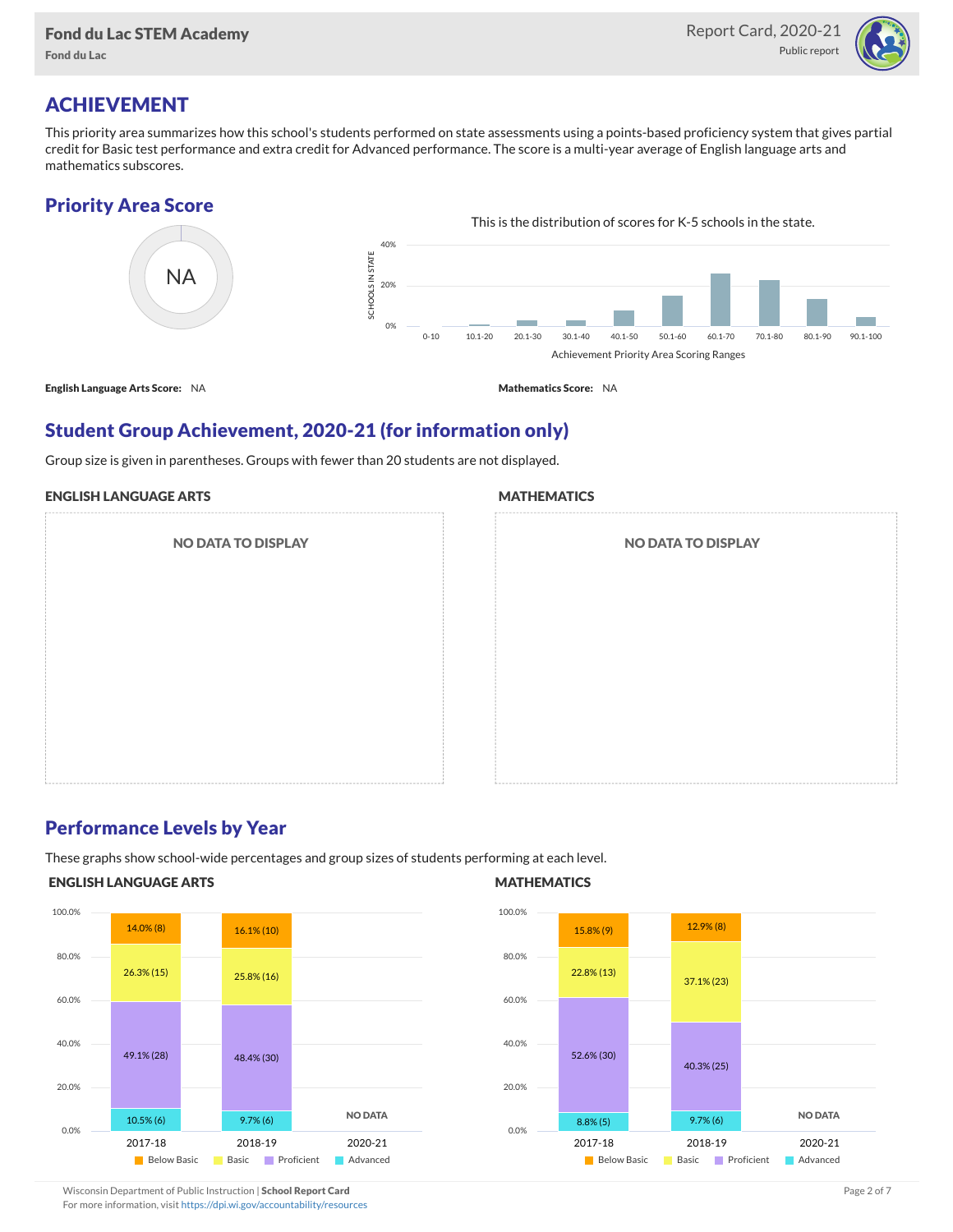

## ACHIEVEMENT - ADDITIONAL INFORMATION

The data on this page is for information only.

## Test Participation Rates, 2020-21

| <b>ENGLISH LANGUAGE ARTS</b> |                             | <b>MATHEMATICS</b> |                             |  |  |  |
|------------------------------|-----------------------------|--------------------|-----------------------------|--|--|--|
| All students                 | Lowest-participating group: |                    | Lowest-participating group: |  |  |  |
|                              | White                       |                    | White                       |  |  |  |
| 96.2%                        | 95.0%                       | 96.2%              | 95.0%                       |  |  |  |

### Student Group Performance Levels by Year

Groups with any full academic year students in tested grades are shown.

#### ENGLISH LANGUAGE ARTS

| 2017-18                           |                   |           |            |           |                | 2018-19          |           |            |           | 2020-21        |                  |           |            |           |                    |
|-----------------------------------|-------------------|-----------|------------|-----------|----------------|------------------|-----------|------------|-----------|----------------|------------------|-----------|------------|-----------|--------------------|
|                                   | Tested<br>Total # | Advanced  | Proficient | Basic     | Below<br>Basic | Tested<br>Total# | Advanced  | Proficient | Basic     | Below<br>Basic | Tested<br>Total# | Advanced  | Proficient | Basic     | <b>Below Basic</b> |
| All Students: K-5 State           | 192,784           | 7.3%      | 35.1%      | 34.5%     | 23.2%          | 189,032          | 6.7%      | 33.7%      | 34.8%     | 24.8%          | 158,545          | 5.8%      | 31.3%      | 35.0%     | 27.9%              |
| <b>All Students</b>               | 57                | 10.5%     | 49.1%      | 26.3%     | 14.0%          | 62               | 9.7%      | 48.4%      | 25.8%     | 16.1%          | $\mathbf 0$      | <b>NA</b> | <b>NA</b>  | <b>NA</b> | <b>NA</b>          |
| American Indian or Alaskan Native | $\overline{20}$   | $\star$   | $\star$    | $\star$   | $\star$        | $\Omega$         | <b>NA</b> | <b>NA</b>  | <b>NA</b> | <b>NA</b>      | $\Omega$         | <b>NA</b> | <b>NA</b>  | <b>NA</b> | <b>NA</b>          |
| Asian                             | $\sim 20$         | $\star$   | $\star$    | $\star$   | $\star$        | $\sim 20$        | $\star$   | $\star$    | $\star$   | $\star$        | $\mathbf 0$      | <b>NA</b> | <b>NA</b>  | <b>NA</b> | <b>NA</b>          |
| <b>Black or African American</b>  | $\angle 20$       | $\star$   | ٠          | ٠         | $\star$        | $\angle 20$      | $\star$   | $\star$    | $\ddot{}$ | $\star$        | $\Omega$         | <b>NA</b> | <b>NA</b>  | <b>NA</b> | <b>NA</b>          |
| Hispanic or Latino                | $\angle 20$       | $\ddot{}$ | $\star$    | $\star$   | $\star$        | $\angle 20$      | $\star$   | $\star$    | $\star$   | $\star$        | $\mathbf 0$      | <b>NA</b> | <b>NA</b>  | <b>NA</b> | <b>NA</b>          |
| White                             | 43                | 11.6%     | 53.5%      | 23.3%     | 11.6%          | 47               | 12.8%     | 53.2%      | 23.4%     | 10.6%          | $\mathbf 0$      | <b>NA</b> | <b>NA</b>  | <b>NA</b> | <b>NA</b>          |
| Two or More Races                 | $\angle 20$       | $\star$   | $\star$    | $\star$   | $\star$        | $\sim 20$        | $\star$   | $\star$    | $\star$   | $\star$        | $\mathbf 0$      | <b>NA</b> | <b>NA</b>  | <b>NA</b> | <b>NA</b>          |
| <b>Economically Disadvantaged</b> | 23                | 8.7%      | 43.5%      | 17.4%     | 30.4%          | 27               | 7.4%      | 37.0%      | 29.6%     | 25.9%          | $\mathbf 0$      | <b>NA</b> | <b>NA</b>  | <b>NA</b> | <b>NA</b>          |
| English Learners                  | 0                 | <b>NA</b> | <b>NA</b>  | <b>NA</b> | <b>NA</b>      | $\sim 20$        | $\star$   | $\star$    | $\star$   | $\star$        | $\mathbf 0$      | <b>NA</b> | <b>NA</b>  | <b>NA</b> | <b>NA</b>          |
| <b>Students with Disabilities</b> | $\sim 20$         | $\star$   | $\star$    | $\star$   | $\star$        | $\angle 20$      | $\star$   | $\star$    | $\ddot{}$ | $\star$        | $\mathbf 0$      | <b>NA</b> | <b>NA</b>  | <b>NA</b> | <b>NA</b>          |

#### **MATHEMATICS**

|                                   |                   |           | 2017-18    |           |                | 2018-19          |           |            |                      | 2020-21              |                  |           |            |           |                    |
|-----------------------------------|-------------------|-----------|------------|-----------|----------------|------------------|-----------|------------|----------------------|----------------------|------------------|-----------|------------|-----------|--------------------|
|                                   | Tested<br>Total # | Advanced  | Proficient | Basic     | Below<br>Basic | Tested<br>Total# | Advanced  | Proficient | Basic                | Below<br>Basic       | Tested<br>Total# | Advanced  | Proficient | Basic     | <b>Below Basic</b> |
| All Students: K-5 State           | 193,134           | 11.3%     | 35.2%      | 32.5%     | 21.0%          | 189,328          | 12.0%     | 34.8%      | 32.0%                | 21.2%                | 158,380          | 10.1%     | 32.3%      | 32.1%     | 25.6%              |
| <b>All Students</b>               | 57                | 8.8%      | 52.6%      | 22.8%     | 15.8%          | 62               | 9.7%      | 40.3%      | 37.1%                | 12.9%                | $\mathbf 0$      | <b>NA</b> | <b>NA</b>  | <b>NA</b> | <b>NA</b>          |
| American Indian or Alaskan Native | $\overline{20}$   | $\ddot{}$ | $\star$    | ٠         | $\star$        | $\Omega$         | <b>NA</b> | <b>NA</b>  | <b>NA</b>            | <b>NA</b>            | $\mathbf 0$      | <b>NA</b> | <b>NA</b>  | <b>NA</b> | <b>NA</b>          |
| Asian                             | $\sim 20$         | $\star$   | $\star$    | $\star$   | $\star$        | $\sim 20$        | $\star$   | $\star$    | $\star$              | $\star$              | $\mathbf 0$      | <b>NA</b> | <b>NA</b>  | <b>NA</b> | <b>NA</b>          |
| <b>Black or African American</b>  | $\sim 20$         | $\ddot{}$ | ٠          | ٠         | $\star$        | $\angle 20$      | $\star$   | $\star$    | ٠                    | ٠                    | 0                | <b>NA</b> | <b>NA</b>  | <b>NA</b> | <b>NA</b>          |
| Hispanic or Latino                | $\angle 20$       | $\ddot{}$ | $\star$    | ٠         | $\star$        | $\angle 20$      | $\star$   | $\star$    | $\ddot{\phantom{1}}$ | $\ddot{\phantom{1}}$ | $\mathbf 0$      | <b>NA</b> | <b>NA</b>  | <b>NA</b> | <b>NA</b>          |
| White                             | 43                | 11.6%     | 53.5%      | 23.3%     | 11.6%          | 47               | 12.8%     | 38.3%      | 38.3%                | 10.6%                | $\mathbf 0$      | <b>NA</b> | <b>NA</b>  | <b>NA</b> | <b>NA</b>          |
| Two or More Races                 | $\sim 20$         | $\ddot{}$ | $\star$    | $\star$   | $\star$        | $\sim 20$        | $\star$   | $\star$    | $\star$              | $\star$              | $\mathbf 0$      | <b>NA</b> | <b>NA</b>  | <b>NA</b> | <b>NA</b>          |
| <b>Economically Disadvantaged</b> | 23                | 8.7%      | 47.8%      | 17.4%     | 26.1%          | 27               | 7.4%      | 37.0%      | 37.0%                | 18.5%                | $\mathbf 0$      | <b>NA</b> | <b>NA</b>  | <b>NA</b> | <b>NA</b>          |
| English Learners                  | 0                 | <b>NA</b> | <b>NA</b>  | <b>NA</b> | <b>NA</b>      | $\angle 20$      | $\star$   | $\star$    | $\star$              | $\star$              | $\mathbf 0$      | <b>NA</b> | <b>NA</b>  | <b>NA</b> | <b>NA</b>          |
| <b>Students with Disabilities</b> | $\sim 20$         | $\star$   | $\star$    | $\star$   | $\star$        | $\sim 20$        | $\star$   | $\star$    | $\star$              | $\star$              | $\Omega$         | <b>NA</b> | <b>NA</b>  | <b>NA</b> | <b>NA</b>          |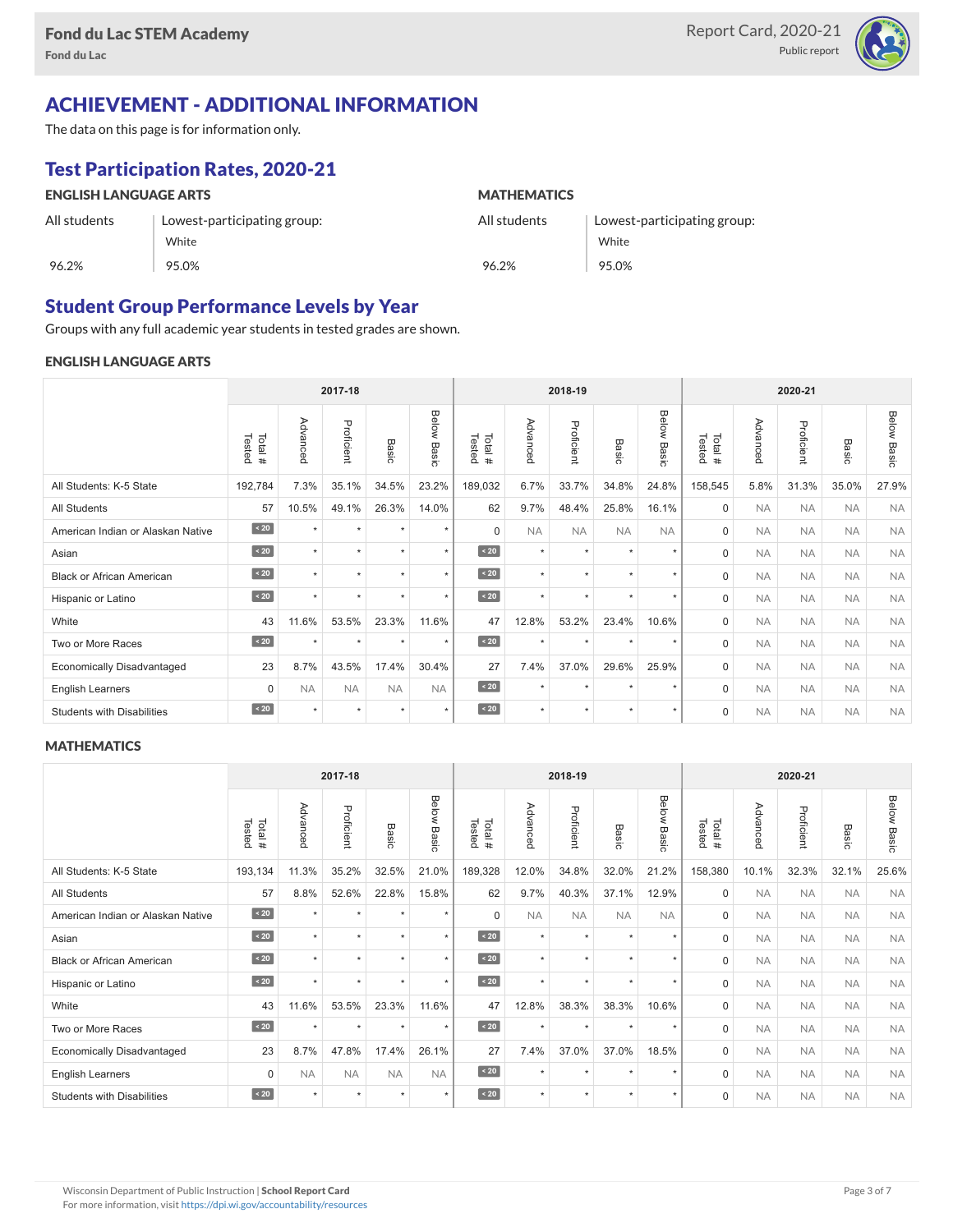

## **GROWTH**

This priority area measures year-to-year student progress on statewide tests. It uses a value-added model that seeks to control for circumstances beyond the influence of educators. A high value-added score means that on average students in the school are progressing more quickly than other, similar students. Growth is scored from 0 to 100 to match the other priority areas and is a conversion from the roughly 0 to 6 value-added score.

### Priority Area Score



## Student Group Value-Added (for information only)

Value-added scores cover an approximately 0-6 range. Higher scores mean greater positive impact. A score of 3.0 is average. Group size is shown in parentheses. Groups with fewer than 20 students are not displayed. Shaded boxes indicate higher-than-average scores.

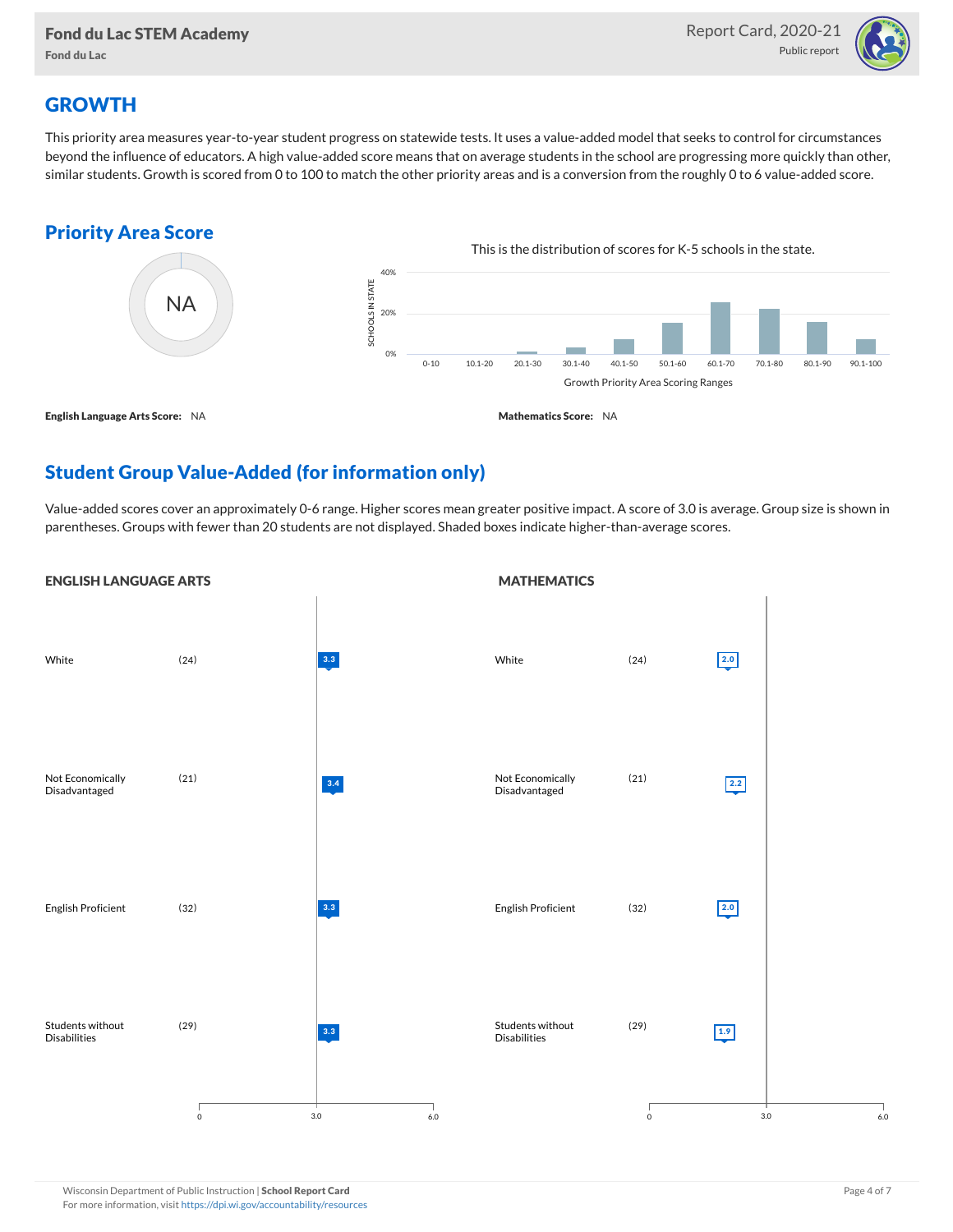

## TARGET GROUP OUTCOMES

This priority area examines outcomes for students with the lowest test scores — the Target Group. It is designed to promote equity by helping schools focus on learners who need the most support while also improving outcomes for all students. The priority area score combines component scores for achievement, growth, chronic absenteeism, and attendance or graduation rate. Data are not displayed when target groups have fewer than 20 students.

### Priority Area Score



### Component Scores

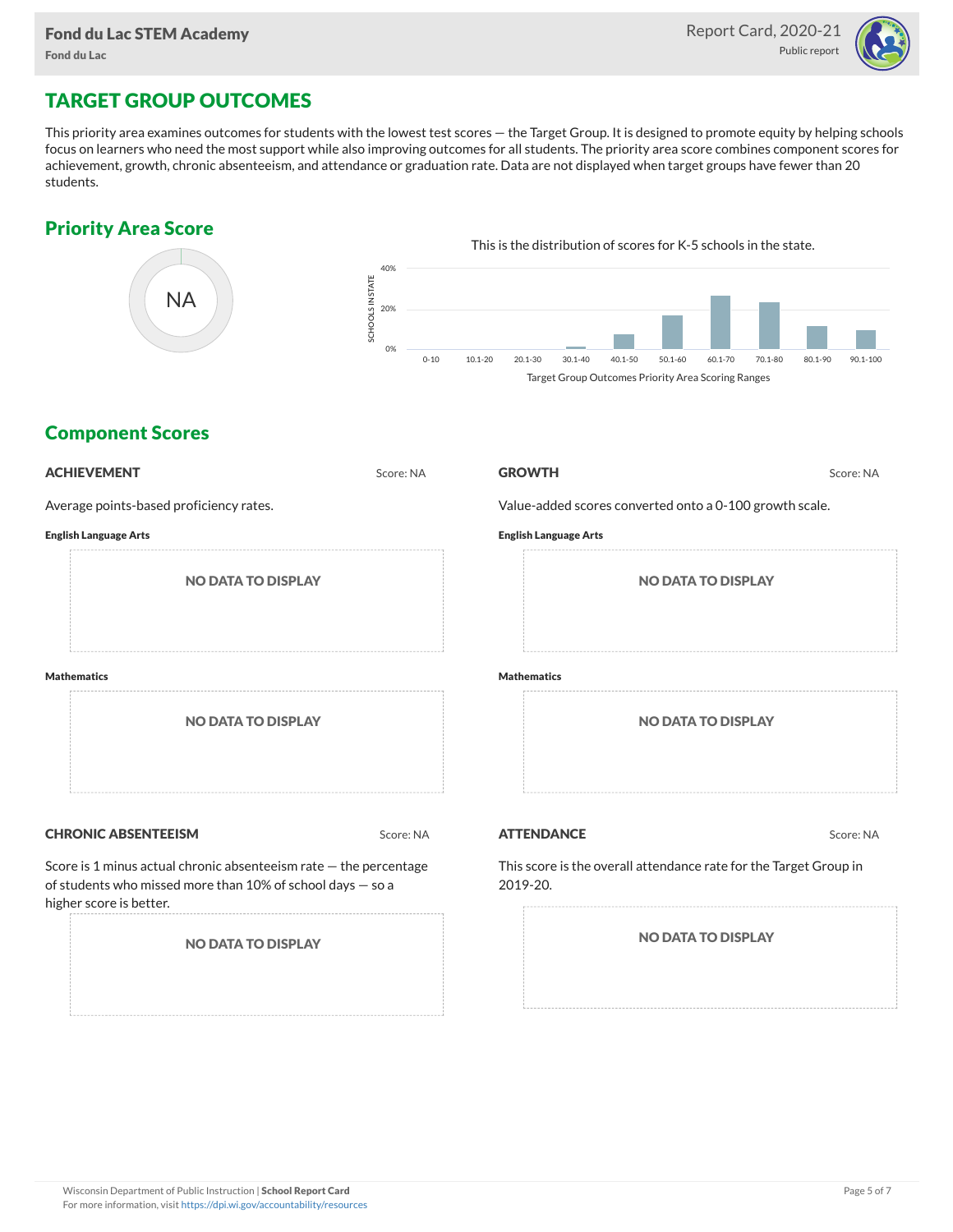

## ON-TRACK TO GRADUATION

This priority area indicates how successfully students are progressing toward completing their K-12 education. The score combines component scores for measures of student engagement and achievement.

### Priority Area Score



### Component Scores

| <b>CHRONIC ABSENTEEISM</b>                                                                                                                                     | Score: NA | <b>SCHOOL-WIDE ATTENDANCE</b>                                           | Score: NA |  |  |  |
|----------------------------------------------------------------------------------------------------------------------------------------------------------------|-----------|-------------------------------------------------------------------------|-----------|--|--|--|
| Score is 1 minus actual chronic absenteeism rate $-$ the percentage<br>of students who missed more than 10% of school days $-$ so a<br>higher score is better. |           | This score is the overall attendance rate for the school in 2019-20.    |           |  |  |  |
| <b>NO DATA TO DISPLAY</b>                                                                                                                                      |           | <b>NO DATA TO DISPLAY</b>                                               |           |  |  |  |
| <b>3RD GRADE ENGLISH LANGUAGE ARTS</b><br>Average points-based proficiency rates.                                                                              | Score: NA | <b>8TH GRADE MATHEMATICS</b><br>Average points-based proficiency rates. | Score: NA |  |  |  |
| <b>NO DATA TO DISPLAY</b>                                                                                                                                      |           | <b>NO GRADE 8</b>                                                       |           |  |  |  |